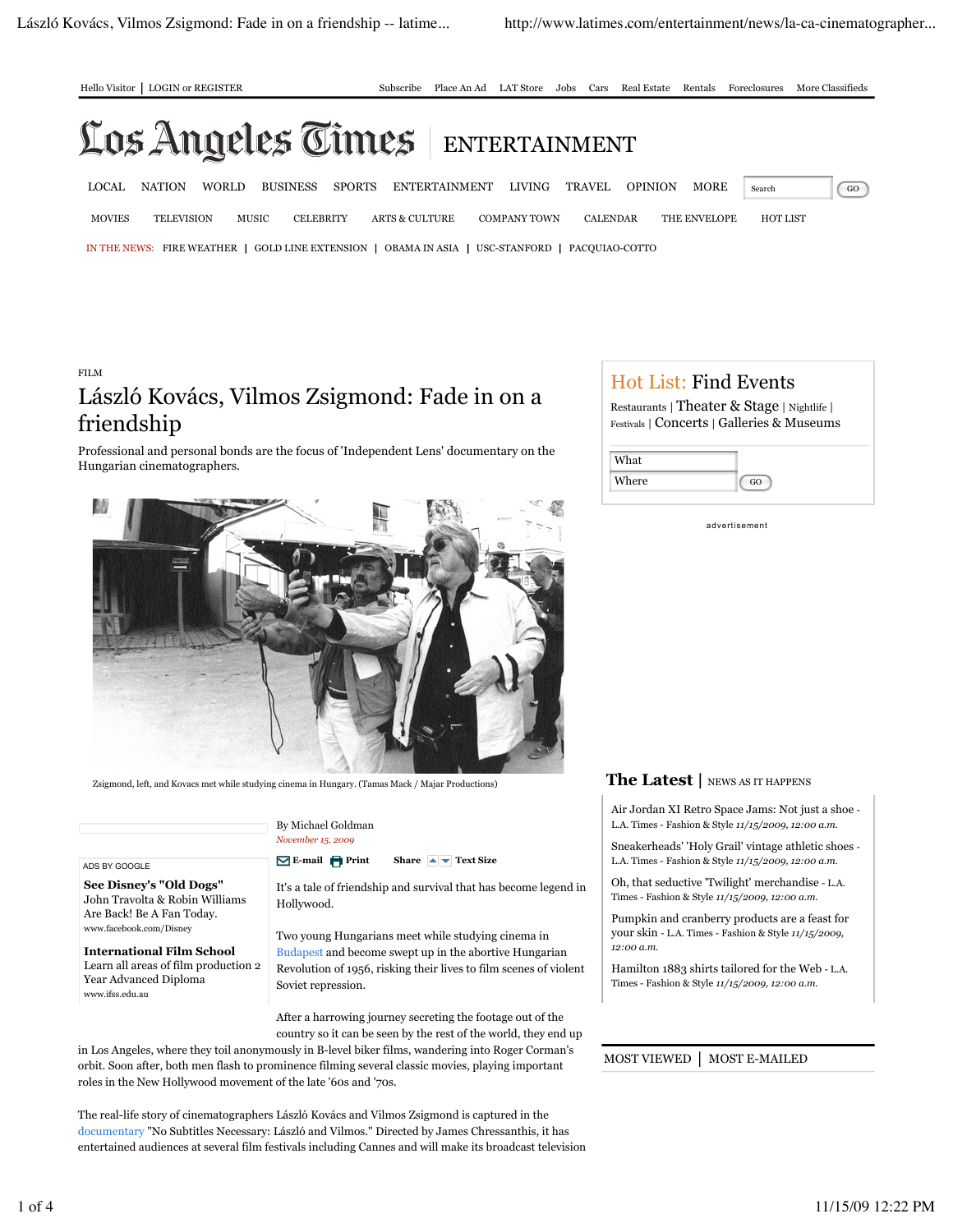debut for Southern California audiences on Thursday on KCET as part of the PBS "Independent Lens" series.

It was Corman, the prolific and imaginative B-movie impresario, who essentially introduced the young Hungarians to Hollywood, which at the time was going through as dramatic a cultural shift as the industry had ever experienced. Their interpretive, free-form and frequently experimental methods with lighting, angles and camera placement was particularly refreshing to the new generation of filmmakers and tonally in sync with the counterculture vibe of the era.

The gregarious Kovács, who died in 2007, shot "Easy Rider" for Dennis Hopper and then "Five Easy Pieces" for Bob Rafelson in 1970. Zsigmond, quieter and more serious than his friend, followed with "McCabe & Mrs. Miller" for Robert Altman in 1971 and "Deliverance" for John Boorman in 1972. After that, the men became the go-to shooters for Hollywood's next generation of filmmakers, collaborating with Steven Spielberg, Peter Bogdanovich, Brian De Palma, Norman Jewison, Mark Rydell and many others.

Yet for all their success behind the camera, the friends never wanted to step in front of it until near the end of Kovács' life in 2006. That's when Chressanthis, cinematographer and a director on CBS' "Ghost Whisperer," moved from the periphery of their lives to the foreground.

A quarter-century earlier, Chressanthis had met Kovács at an AFI seminar. A year later, as an AFI student, he won an internship assisting Zsigmond on "The Witches of Eastwick." "Jim was a bright fellow, I liked him, and he was very helpful," Zsigmond recalls. "Eventually, [director George Miller] and I ended up deciding he could do a little second-unit work."

#### **Gesture for a friend**

Chressanthis' contribution to the film was a time-lapse shot of a bowl of rotting fruit, and today, he says that little sequence "was like my master's thesis," launching his career as a cinematographer, cementing a friendship with Zsigmond and putting him on a path that eventually led to "No Subtitles Necessary."

In 2006, at another AFI event, Chressanthis realized Kovács was extremely ill. At the urging of friends, he decided to ask the men if he could document their connected journey. Zsigmond had resisted earlier efforts but relented when Chressanthis approached.

He was pleased to see the project undertaken by a fellow cinematographer with an artistic understanding of their work and was also eager to help make the world aware of the accomplishments of his friend László, who Zsigmond feels never received the accolades he deserved. (Zsigmond has been nominated for four Oscars and won for 1977's "Close Encounters of the Third Kind," but Kovács never received an Oscar nomination.)

"I had turned down this idea previously," Zsigmond says. "I wasn't interested in a movie about me, and I'm not comfortable in front of the camera. But by the time this idea came up, László was very ill, and I was proud of our relationship and how we helped each other. That doesn't happen often in film circles. So I basically decided to do it for László. He was such a great cinematographer, and why he wasn't rewarded more is incredible. I thought I could help him by doing this movie and making sure people in the future remember his work."

Thus, Kovács sat for several interviews even as his strength waned (his last interview was just two weeks before his death), and the still-active Zsigmond made time despite a hectic schedule on location in North Carolina shooting Dan Pritzker's upcoming jazz film, "Bolden!"

#### **Archival footage**

Still, getting the film together was challenging in the run-up to Cannes 2008. Producer Zachary Kranzler says "everyone gave their hearts to the project -- it was a true independent film." In that spirit, several industry vendors donated film stock, equipment, and facilities. Still without finishing funds, Chressanthis and producer David Kaminsky asked editor Elisa Bonora to cut the film while they hunted for post-production cash. Bonora ended up helping to make those funds appear by calling on personal contacts to bring three additional producers into the mix, adding a co-producer credit to her editor's title.

The documentarians also spent great effort picking through 200 hours of footage to locate archival material, including shots that were originally aired by Walter Cronkite on CBS showing the Soviet crackdown in Budapest -- footage Cronkite helped the filmmakers license from BBC Worldwide

- 1. Bill Plaschke: A culture crash for Trojans
- 2. Early Oscars are presented to 4 honorees
- 3. 'Twilight' fans descend on Westwood for 'New Moon' premiere
- 4. T.J. Simers: New Cardinal rule: Stanford has better players than USC
- 5. Young conservative activist Hannah Giles speaks in Santa Barbara
- 6. : Manny Pacquiao is a cut above Miguel Cotto
- 7. Lakers' Phil Jackson cancels practice to take inventory
- 8. Pacquiao vs. Cotto, round by round
- 9. Most Wal-Mart stores to stay open overnight on Thanksgiving
- 10. So you want a green career?

### Mexico Under Siege »



The drug war at our doorstep.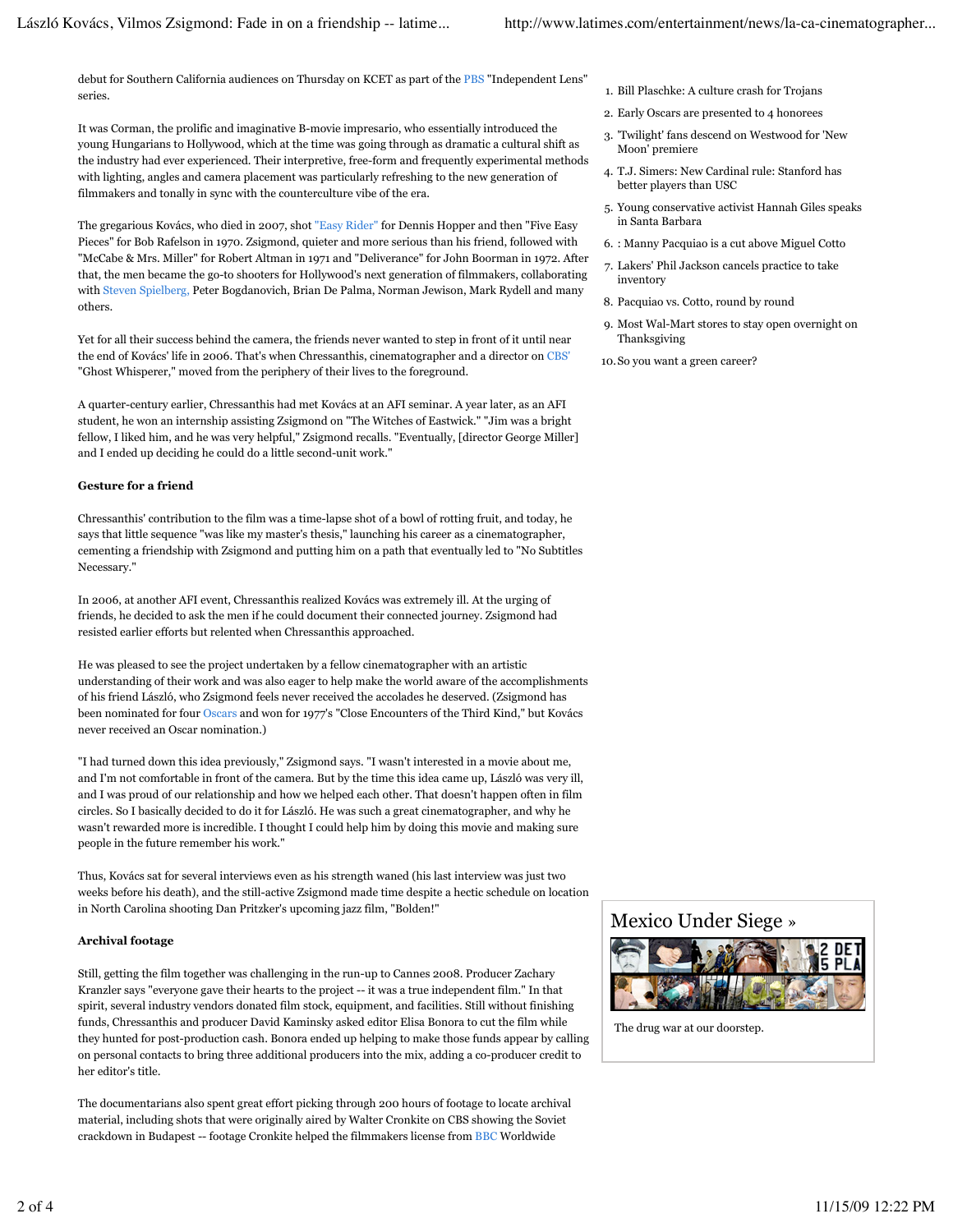shortly before his death.

"[The archival footage] was all chaos and confusion of war -- very grim," Chressanthis explains. "But I think you can see in how [the two men] shot violence in their films that they were impacted by what they saw in the streets of Budapest. When László laid a camera on the side of the road for the death sequence at the end of 'Easy Rider,' with it being so vivid and violent, you wonder, how did he sense that and capture that? The vivid nature of their cinematography, where does it come from?"

As much as "No Subtitles Necessary" documents the professional successes of these cinematographers, it's mainly about their profound friendship and devotion to each other. Near the end of the documentary, Audrey Kovács illustrates that point, insisting that while she lost her husband in 2007, she isn't in fact his only widow.

"Frankly, I think that László had one widow, and it's Vilmos," she sighs. "I think they were as close as two men could ever be."

#### calendar@latimes.com

Copyright © 2009, The Los Angeles Times

ADS BY GOOGLE **Disney's "Old Dogs"** Watch the Hilarious Trailer! Become A Fan on the Official Page Today. www.facebook.com/Disney

**Documentary Film Editor** I make your amazing project shine with style, wit & storytelling www.stephaniehubbard.com

E-mail Print Chapter Twitter Facebook Supplement Share

#### In Case You Missed It...



Mom, Dad, baby live happily in 380 square feet



Book review: Safran Foer's 'Eating Animals'



'Fantastic Mr. Fox' reanimates Wes Anderson



Street Fashion in Westfield Century City mall



**Photos:** A cultural and culinary tour of Barbados

| <b>News</b>     | Entertainment      | Living       | Multimedia         | Top Blogs              | More              |  |
|-----------------|--------------------|--------------|--------------------|------------------------|-------------------|--|
| Local           | Television         | Travel       | Video              | L. A. Now              | Corrections       |  |
| Nation          | Movies             | Health       | Photos             | Celebrity              | Readers' Rep      |  |
| World           | Music              | Food         | Data Desk          | <b>TV Show Tracker</b> | Print Edition     |  |
| <b>Business</b> | Arts & Culture     | Home         | Your Scene         | Politics               | Contact Us   Help |  |
| Technology      | Celebrity          | Image        | Times on Twitter   | Gold Derby             | About Us          |  |
| <b>Sports</b>   | The Envelope       | Magazine     | <b>RSS</b>         | Company Town           | LATMG Media Kit   |  |
| Opinion         | Calendar           | <b>Books</b> | <b>Newsletters</b> | Technology             | Digital Media Kit |  |
| Columnists      | Company Town       | Autos        | Kindle             | Music                  | <b>Subscribe</b>  |  |
| Obituaries      | <b>TV</b> Listings | Hot List     | E-edition          | Travel & Deals         | Manage My Account |  |
|                 | Movie Listings     | Horoscopes   |                    | Health                 | Site Map          |  |
|                 | <b>Tickets</b>     | Crosswords   |                    |                        |                   |  |